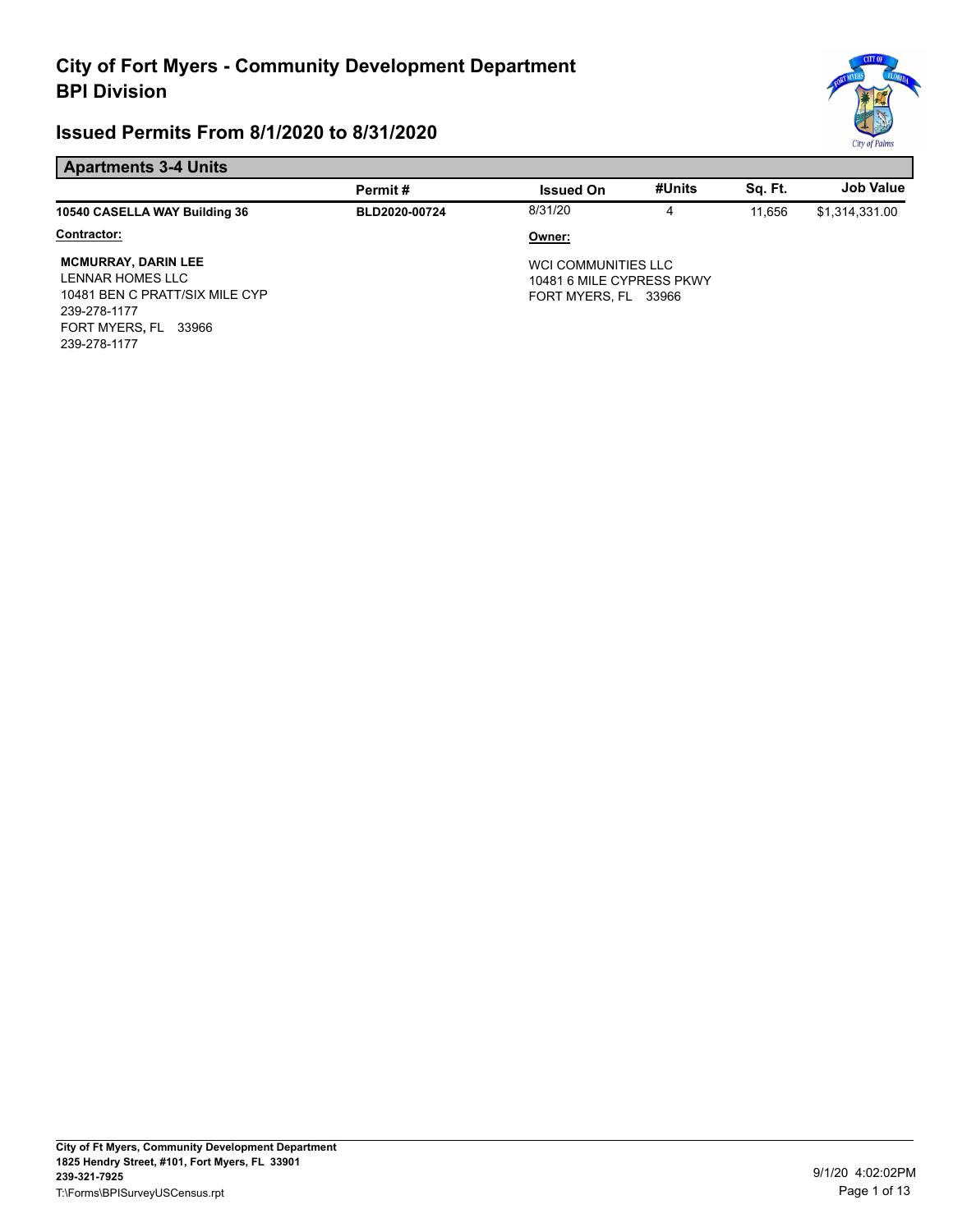

| <b>Apartments 5+ Units</b>                                                                                                            |               |                                                                                    |        |         |                  |
|---------------------------------------------------------------------------------------------------------------------------------------|---------------|------------------------------------------------------------------------------------|--------|---------|------------------|
|                                                                                                                                       | Permit#       | <b>Issued On</b>                                                                   | #Units | Sq. Ft. | <b>Job Value</b> |
| 6180 MAHAFFEY RD                                                                                                                      | BLD2019-03237 | 8/27/20                                                                            | 27     | 39,255  | \$4,608,537.00   |
| <b>Contractor:</b>                                                                                                                    |               | Owner:                                                                             |        |         |                  |
| <b>ESTERLINE, DANIEL M.</b><br>ESTERLINE CONSTRUCTION, INC.<br>1102 E. BAKER ST. 813-752-3300<br>PLANT CITY, FL 33563<br>813-752-3300 |               | MAHAFFEY ASSOCIATES FORT MYERS<br>731 JAMESTOWN DR<br>WINTER PARK, FL 32792        |        |         |                  |
| 6190 MAHAFFEY RD                                                                                                                      | BLD2019-03239 | 8/27/20                                                                            | 22     | 32,692  | \$3,838,041.00   |
| Contractor:                                                                                                                           |               | Owner:                                                                             |        |         |                  |
| <b>ESTERLINE, DANIEL M.</b><br>ESTERLINE CONSTRUCTION, INC.<br>1102 E. BAKER ST. 813-752-3300<br>PLANT CITY, FL 33563<br>813-752-3300 |               | MAHAFFEY ASSOCIATES FORT MYERS<br>731 JAMESTOWN DR<br>WINTER PARK, FL 32792        |        |         |                  |
| <b>6100 MAHAFFEY RD</b>                                                                                                               | BLD2019-03240 | 8/27/20                                                                            | 22     | 32,692  | \$3,838,041.00   |
| Contractor:                                                                                                                           |               | Owner:                                                                             |        |         |                  |
| <b>ESTERLINE, DANIEL M.</b><br>ESTERLINE CONSTRUCTION, INC.<br>1102 E. BAKER ST. 813-752-3300<br>PLANT CITY, FL 33563<br>813-752-3300 |               | MAHAFFEY ASSOCIATES FORT MYERS<br>731 JAMESTOWN DR<br>WINTER PARK, FL 32792        |        |         |                  |
| <b>6205 MAHAFFEY RD</b>                                                                                                               | BLD2019-03241 | 8/27/20                                                                            | 27     | 39,255  | \$4,608,537.00   |
| <b>Contractor:</b>                                                                                                                    |               | Owner:                                                                             |        |         |                  |
| <b>ESTERLINE, DANIEL M.</b><br>ESTERLINE CONSTRUCTION, INC.<br>1102 E. BAKER ST. 813-752-3300<br>PLANT CITY, FL 33563<br>813-752-3300 |               | <b>MAHAFFEY ASSOCIATES FORT MYERS</b><br>731 JAMESTOWN DR<br>WINTER PARK, FL 32792 |        |         |                  |
| 6110 MAHAFFEY RD                                                                                                                      | BLD2019-03242 | 8/27/20                                                                            | 22     | 32,692  | \$3,838,041.00   |
| <b>Contractor:</b>                                                                                                                    |               | Owner:                                                                             |        |         |                  |
| <b>ESTERLINE, DANIEL M.</b><br>ESTERLINE CONSTRUCTION, INC.<br>1102 E. BAKER ST. 813-752-3300<br>PLANT CITY, FL 33563<br>813-752-3300 |               | <b>MAHAFFEY ASSOCIATES FORT MYERS</b><br>731 JAMESTOWN DR<br>WINTER PARK, FL 32792 |        |         |                  |
| 6200 MAHAFFEY RD                                                                                                                      | BLD2019-03243 | 8/27/20                                                                            | 34     | 54,894  | \$6,444,556.00   |
| <u>Contractor:</u>                                                                                                                    |               | Owner:                                                                             |        |         |                  |
| <b>ESTERLINE, DANIEL M.</b><br>ESTERLINE CONSTRUCTION, INC.<br>1102 E. BAKER ST. 813-752-3300<br>PLANT CITY, FL 33563<br>813-752-3300 |               | <b>MAHAFFEY ASSOCIATES FORT MYERS</b><br>731 JAMESTOWN DR<br>WINTER PARK, FL 32792 |        |         |                  |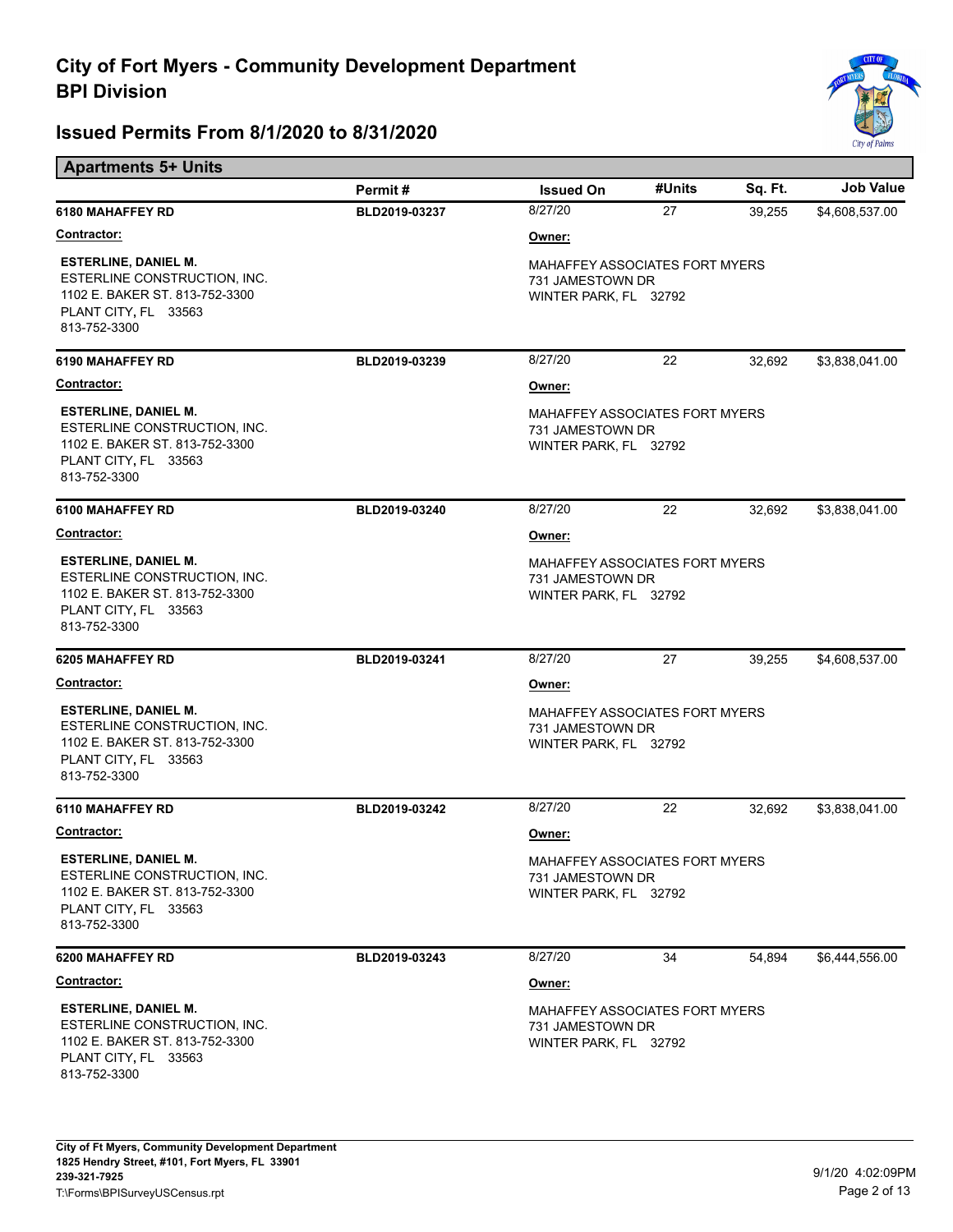**Apartments 5+ Units** 



|                                                                                                                                       | Permit#       | <b>Issued On</b>                                                                   | #Units | Sq. Ft. | <b>Job Value</b> |  |
|---------------------------------------------------------------------------------------------------------------------------------------|---------------|------------------------------------------------------------------------------------|--------|---------|------------------|--|
| <b>6215 MAHAFFEY RD</b>                                                                                                               | BLD2019-03244 | 8/27/20                                                                            | 34     | 54,894  | \$6,444,556.00   |  |
| <u>Contractor:</u>                                                                                                                    |               | Owner:                                                                             |        |         |                  |  |
| <b>ESTERLINE, DANIEL M.</b><br>ESTERLINE CONSTRUCTION, INC.<br>1102 E. BAKER ST. 813-752-3300<br>PLANT CITY, FL 33563<br>813-752-3300 |               | MAHAFFEY ASSOCIATES FORT MYERS<br>731 JAMESTOWN DR<br>WINTER PARK, FL 32792        |        |         |                  |  |
| 6120 MAHAFFEY RD                                                                                                                      | BLD2019-03245 | 8/27/20                                                                            | 22     | 32,692  | \$3,838,041.00   |  |
| <b>Contractor:</b>                                                                                                                    |               | Owner:                                                                             |        |         |                  |  |
| <b>ESTERLINE, DANIEL M.</b><br>ESTERLINE CONSTRUCTION, INC.<br>1102 E. BAKER ST. 813-752-3300<br>PLANT CITY, FL 33563<br>813-752-3300 |               | <b>MAHAFFEY ASSOCIATES FORT MYERS</b><br>731 JAMESTOWN DR<br>WINTER PARK, FL 32792 |        |         |                  |  |
| <b>6220 MAHAFFEY RD</b>                                                                                                               | BLD2019-03246 | 8/27/20                                                                            | 34     | 54,894  | \$6,444,556.00   |  |
| <u>Contractor:</u>                                                                                                                    |               | Owner:                                                                             |        |         |                  |  |
| <b>ESTERLINE, DANIEL M.</b><br>ESTERLINE CONSTRUCTION, INC.<br>1102 E. BAKER ST. 813-752-3300<br>PLANT CITY, FL 33563<br>813-752-3300 |               | MAHAFFEY ASSOCIATES FORT MYERS<br>731 JAMESTOWN DR<br>WINTER PARK, FL 32792        |        |         |                  |  |
| <b>10655 AREUM PL</b>                                                                                                                 | BLD2019-03247 | 8/27/20                                                                            | 22     | 32,692  | \$3,838,041.00   |  |
| <u>Contractor:</u>                                                                                                                    |               | Owner:                                                                             |        |         |                  |  |
| <b>ESTERLINE, DANIEL M.</b><br>ESTERLINE CONSTRUCTION, INC.<br>1102 E. BAKER ST. 813-752-3300<br>PLANT CITY, FL 33563<br>813-752-3300 |               | <b>MAHAFFEY ASSOCIATES FORT MYERS</b><br>731 JAMESTOWN DR<br>WINTER PARK, FL 32792 |        |         |                  |  |
| 6130 MAHAFFEY RD                                                                                                                      | BLD2019-03248 | 8/27/20                                                                            | 27     | 39,255  | \$4,608,537.00   |  |
| <u>Contractor:</u>                                                                                                                    |               | Owner:                                                                             |        |         |                  |  |
| <b>ESTERLINE, DANIEL M.</b><br>ESTERLINE CONSTRUCTION, INC.<br>1102 E. BAKER ST. 813-752-3300<br>PLANT CITY, FL 33563<br>813-752-3300 |               | MAHAFFEY ASSOCIATES FORT MYERS<br>731 JAMESTOWN DR<br>WINTER PARK, FL 32792        |        |         |                  |  |
| <b>10665 AREUM PL</b>                                                                                                                 | BLD2019-03249 | 8/27/20                                                                            | 34     | 54,894  | \$6,444,556.00   |  |
| Contractor:                                                                                                                           |               | Owner:                                                                             |        |         |                  |  |
| <b>ESTERLINE, DANIEL M.</b><br>ESTERLINE CONSTRUCTION, INC.<br>1102 E. BAKER ST. 813-752-3300<br>PLANT CITY, FL 33563<br>813-752-3300 |               | MAHAFFEY ASSOCIATES FORT MYERS<br>731 JAMESTOWN DR<br>WINTER PARK, FL 32792        |        |         |                  |  |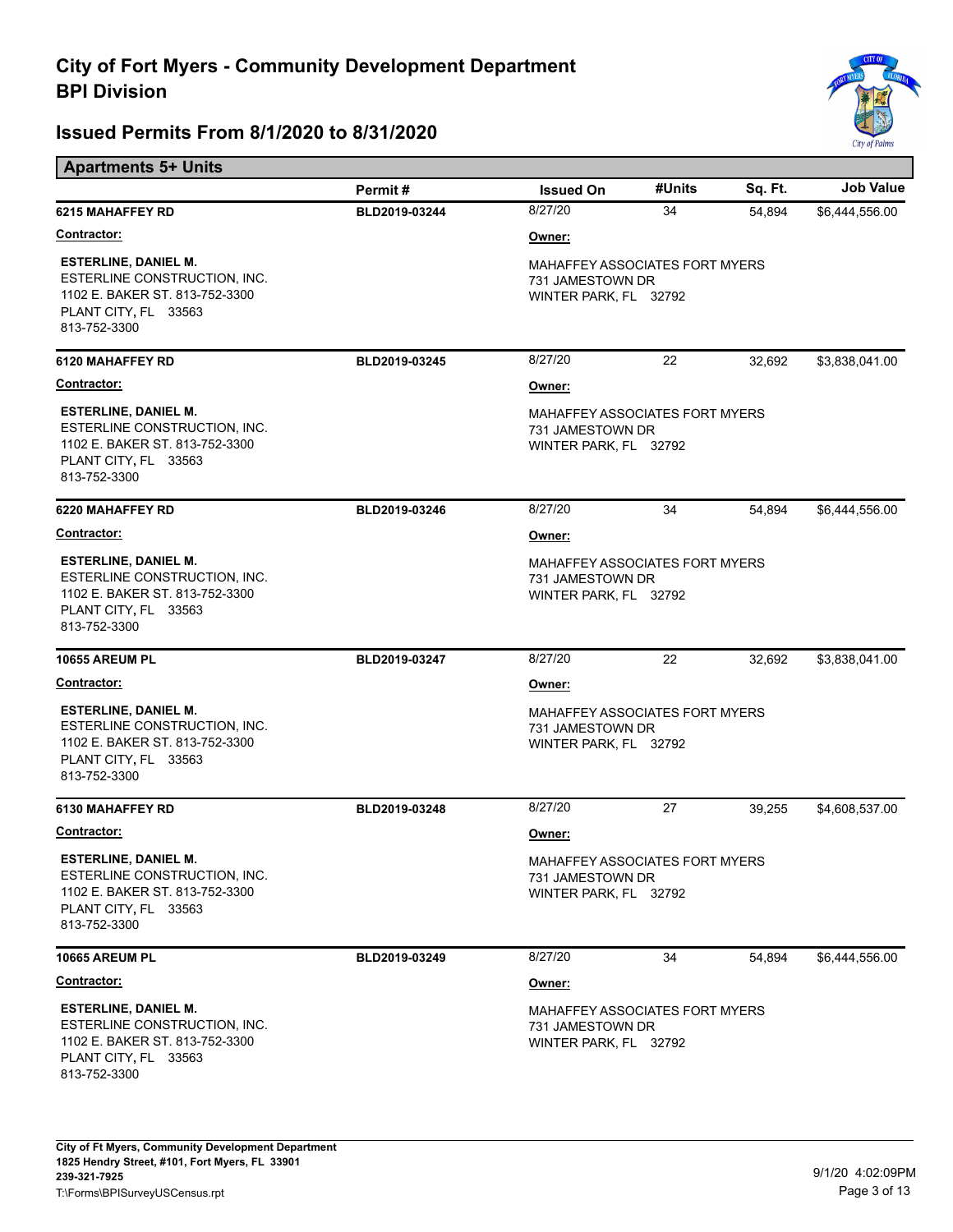**Apartments 5+ Units** 



|                                                                                                                                       | Permit#       | <b>Issued On</b>                                                                   | #Units | Sq. Ft. | <b>Job Value</b> |
|---------------------------------------------------------------------------------------------------------------------------------------|---------------|------------------------------------------------------------------------------------|--------|---------|------------------|
| 6140 MAHAFFEY RD                                                                                                                      | BLD2019-03250 | 8/27/20                                                                            | 22     | 32,692  | \$3,838,041.00   |
| Contractor:                                                                                                                           |               | Owner:                                                                             |        |         |                  |
| <b>ESTERLINE, DANIEL M.</b><br>ESTERLINE CONSTRUCTION, INC.<br>1102 E. BAKER ST. 813-752-3300<br>PLANT CITY, FL 33563<br>813-752-3300 |               | <b>MAHAFFEY ASSOCIATES FORT MYERS</b><br>731 JAMESTOWN DR<br>WINTER PARK, FL 32792 |        |         |                  |
| <b>6195 MAHAFFEY RD</b>                                                                                                               | BLD2019-03251 | 8/27/20                                                                            | 27     | 39,255  | \$4,608,537.00   |
| <b>Contractor:</b>                                                                                                                    |               | Owner:                                                                             |        |         |                  |
| <b>ESTERLINE, DANIEL M.</b><br>ESTERLINE CONSTRUCTION, INC.<br>1102 E. BAKER ST. 813-752-3300<br>PLANT CITY, FL 33563<br>813-752-3300 |               | <b>MAHAFFEY ASSOCIATES FORT MYERS</b><br>731 JAMESTOWN DR<br>WINTER PARK, FL 32792 |        |         |                  |
| 6150 MAHAFFEY RD                                                                                                                      | BLD2019-03252 | 8/27/20                                                                            | 22     | 36,195  | \$4,249,293.00   |
| <u>Contractor:</u>                                                                                                                    |               | Owner:                                                                             |        |         |                  |
| <b>ESTERLINE, DANIEL M.</b><br>ESTERLINE CONSTRUCTION, INC.<br>1102 E. BAKER ST. 813-752-3300<br>PLANT CITY, FL 33563<br>813-752-3300 |               | MAHAFFEY ASSOCIATES FORT MYERS<br>731 JAMESTOWN DR<br>WINTER PARK, FL 32792        |        |         |                  |
| 6160 MAHAFFEY RD                                                                                                                      | BLD2019-03253 | 8/27/20                                                                            | 22     | 32,692  | \$3,838,041.00   |
| <u>Contractor:</u>                                                                                                                    |               | Owner:                                                                             |        |         |                  |
| <b>ESTERLINE, DANIEL M.</b><br>ESTERLINE CONSTRUCTION, INC.<br>1102 E. BAKER ST. 813-752-3300<br>PLANT CITY, FL 33563<br>813-752-3300 |               | <b>MAHAFFEY ASSOCIATES FORT MYERS</b><br>731 JAMESTOWN DR<br>WINTER PARK, FL 32792 |        |         |                  |
| 10645 AREUM PL                                                                                                                        | BLD2019-03323 | 8/27/20                                                                            | 22     | 32,692  | \$3,838,041.00   |
| <b>Contractor:</b>                                                                                                                    |               | Owner:                                                                             |        |         |                  |
| <b>ESTERLINE, DANIEL M.</b><br>ESTERLINE CONSTRUCTION, INC.<br>1102 E. BAKER ST. 813-752-3300<br>PLANT CITY, FL 33563<br>813-752-3300 |               | <b>MAHAFFEY ASSOCIATES FORT MYERS</b><br>731 JAMESTOWN DR<br>WINTER PARK, FL 32792 |        |         |                  |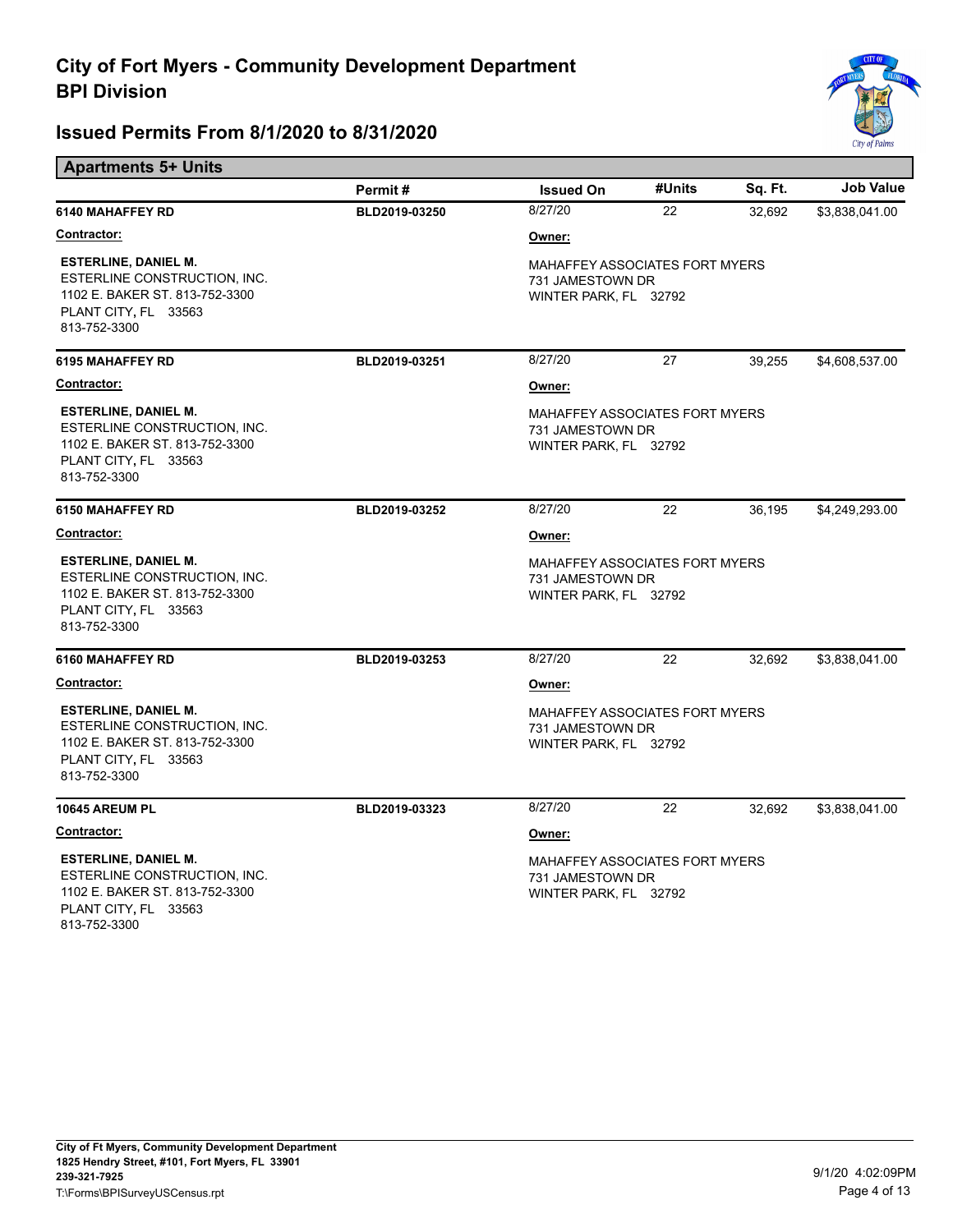

| <b>Single Family</b>                                                                                                                            |               |                                                                                           |              |         |                  |  |
|-------------------------------------------------------------------------------------------------------------------------------------------------|---------------|-------------------------------------------------------------------------------------------|--------------|---------|------------------|--|
|                                                                                                                                                 | Permit#       | <b>Issued On</b>                                                                          | #Units       | Sq. Ft. | <b>Job Value</b> |  |
| 3014 BIRCHIN LN                                                                                                                                 | BLD2020-02041 | 8/4/20                                                                                    | 1            | 2,738   | \$335,295.00     |  |
| <u>Contractor:</u>                                                                                                                              |               | Owner:                                                                                    |              |         |                  |  |
| <b>ROBBINS, JUSTIN ANDREW</b><br>D.R. HORTON INC.<br>10541 BEN C. PRATT/SIX MILE 239-225-2658<br>FORT MYERS, FL 33966<br>239-225-2658           |               | D R HORTON INC<br>10541 BEN C PRATT SIX MILE CYPRESS PKWY STE 100<br>FORT MYERS, FL 33966 |              |         |                  |  |
| <b>11972 ARBOR TRACE DR</b>                                                                                                                     | BLD2020-02141 | 8/5/20                                                                                    | $\mathbf{1}$ | 2,578   | \$315,702.00     |  |
| <b>Contractor:</b>                                                                                                                              |               | Owner:                                                                                    |              |         |                  |  |
| <b>MCMURRAY, DARIN LEE</b><br>LENNAR HOMES LLC<br>10481 BEN C PRATT/SIX MILE CYP<br>239-278-1177<br>FORT MYERS, FL 33966<br>239-278-1177        |               | <b>WCI COMMUNITIES LLC</b><br>10481 6 MILE CYPRESS PKWY<br>FORT MYERS, FL 33966           |              |         |                  |  |
| <b>4381 LEMONGRASS DR</b>                                                                                                                       | BLD2020-02173 | 8/5/20                                                                                    | $\mathbf{1}$ | 2,578   | \$315,702.00     |  |
| <u>Contractor:</u>                                                                                                                              |               | Owner:                                                                                    |              |         |                  |  |
| <b>MCMURRAY, DARIN LEE</b><br><b>LENNAR HOMES LLC</b><br>10481 BEN C PRATT/SIX MILE CYP<br>239-278-1177<br>FORT MYERS, FL 33966<br>239-278-1177 |               | CALATLANTIC GROUP INC<br>10481 BEN C PRATT SIX MILE CYPRESS PKWY<br>FORT MYERS, FL 33966  |              |         |                  |  |
| <b>4033 SPOTTED EAGLE WAY</b>                                                                                                                   | BLD2020-02257 | 8/5/20                                                                                    | $\mathbf{1}$ | 3,850   | \$471,471.00     |  |
| <u>Contractor:</u>                                                                                                                              |               | Owner:                                                                                    |              |         |                  |  |
| <b>STEWART, JAMES KEITH</b><br><b>CENTEX HOMES</b><br>24311 WALDEN CENTER DR 239-495-4800<br>BONITA SPRINGS, FL 34134<br>239-495-4800           |               | PULTE HOME COMPANY LLC<br>24311 WALDEN CENTER DR STE 300<br>BONITA SPRINGS, FL 34134      |              |         |                  |  |
| <b>4361 TEABERRY LN</b>                                                                                                                         | BLD2020-02284 | 8/7/20                                                                                    | $\mathbf{1}$ | 2,276   | \$278,719.00     |  |
| Contractor:                                                                                                                                     |               | <u>Owner:</u>                                                                             |              |         |                  |  |
| <b>MCMURRAY, DARIN LEE</b><br><b>LENNAR HOMES LLC</b><br>10481 BEN C PRATT/SIX MILE CYP<br>239-278-1177<br>FORT MYERS, FL 33966<br>239-278-1177 |               | CALATLANTIC GROUP INC<br>10481 BEN C PRATT SIX MILE CYPRESS PKWY<br>FORT MYERS, FL 33966  |              |         |                  |  |
| <b>11861 CLIFTON TER</b>                                                                                                                        | BLD2020-02251 | 8/10/20                                                                                   | $\mathbf{1}$ | 2,877   | \$352,317.00     |  |
| <u>Contractor:</u>                                                                                                                              |               | Owner:                                                                                    |              |         |                  |  |
| <b>STEWART, JAMES KEITH</b><br><b>CENTEX HOMES</b><br>24311 WALDEN CENTER DR 239-495-4800<br>BONITA SPRINGS, FL 34134<br>239-495-4800           |               | <b>CENTEX HOMES</b><br>24311 WALDEN CENTER DR STE 300<br>BONITA SPRINGS, FL 34134         |              |         |                  |  |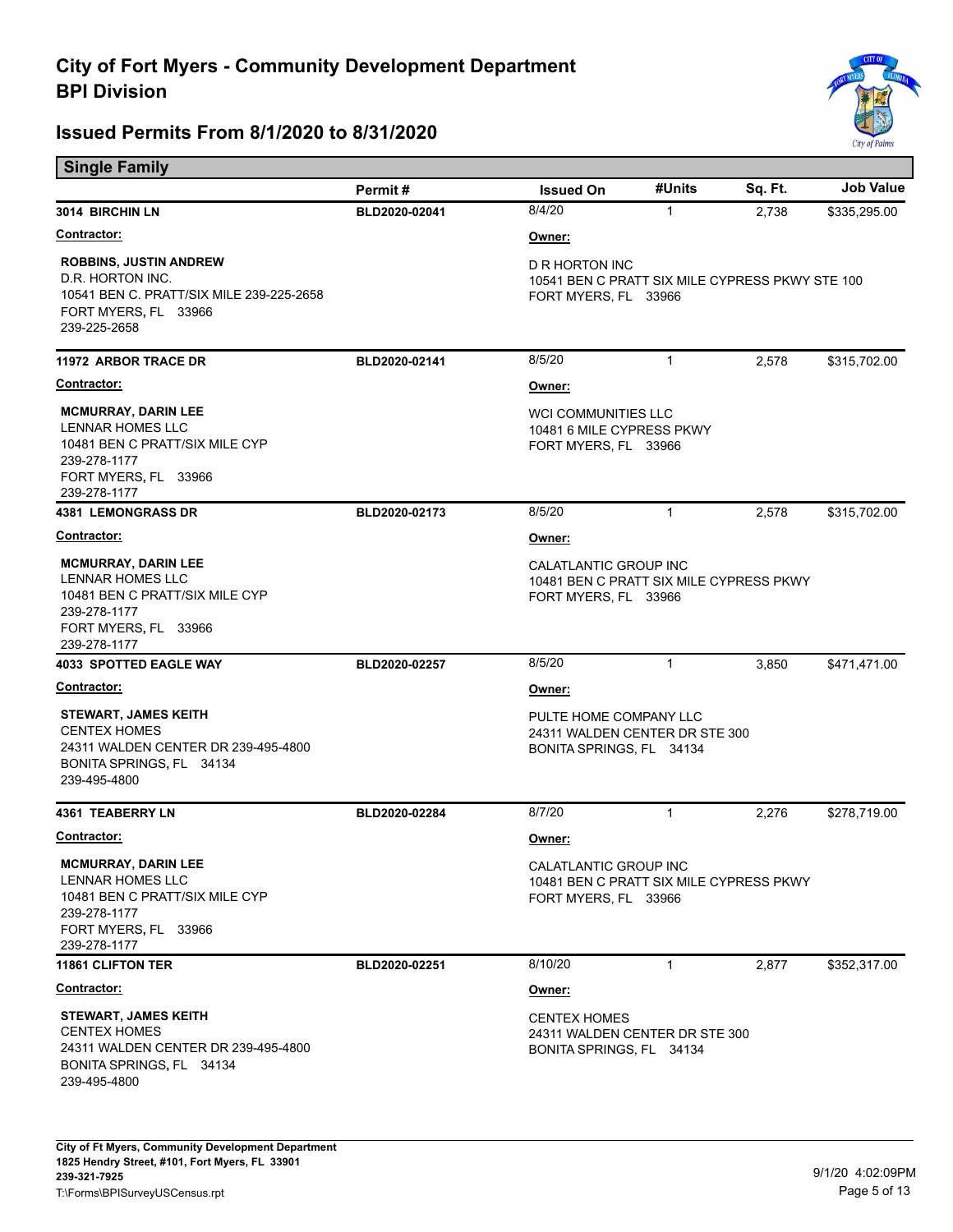

| <b>Single Family</b>                                                                                                                                |               |                                                                                      |              |         |                  |  |
|-----------------------------------------------------------------------------------------------------------------------------------------------------|---------------|--------------------------------------------------------------------------------------|--------------|---------|------------------|--|
|                                                                                                                                                     | Permit#       | <b>Issued On</b>                                                                     | #Units       | Sq. Ft. | <b>Job Value</b> |  |
| 4117 SPOTTED EAGLE WAY                                                                                                                              | BLD2020-02289 | 8/10/20                                                                              | 1            | 2,716   | \$332,601.00     |  |
| Contractor:                                                                                                                                         |               | <u>Owner:</u>                                                                        |              |         |                  |  |
| <b>STEWART, JAMES KEITH</b><br><b>CENTEX HOMES</b><br>24311 WALDEN CENTER DR 239-495-4800<br>BONITA SPRINGS, FL 34134<br>239-495-4800               |               | PULTE HOME COMPANY LLC<br>24311 WALDEN CENTER DR STE 300<br>BONITA SPRINGS, FL 34134 |              |         |                  |  |
| 11710 KATI FALLS LN                                                                                                                                 | BLD2020-01525 | 8/11/20                                                                              | $\mathbf{1}$ | 5,023   | \$615,117.00     |  |
| <u>Contractor:</u>                                                                                                                                  |               | Owner:                                                                               |              |         |                  |  |
| <b>SMITH, GLEN HENDRIX</b><br><b>G.L. BUILDING CORPORATION</b><br>1600 SAWGRASS CORPORATE PKWY<br>239-208-8326<br>SUNRISE, FL 33323<br>239-208-8326 |               | LEE COUNTY HOMES<br>STE 400 1600 SAWGRASS CORPORATE PKWY<br>SUNRISE, FL 33323        |              |         |                  |  |
| <b>11524 FOXBRIAR LN</b>                                                                                                                            | BLD2020-01579 | 8/11/20                                                                              | 1            | 3,696   | \$452,612.00     |  |
| Contractor:                                                                                                                                         |               | Owner:                                                                               |              |         |                  |  |
| <b>SMITH, GLEN HENDRIX</b><br><b>G.L. BUILDING CORPORATION</b><br>1600 SAWGRASS CORPORATE PKWY<br>239-208-8326<br>SUNRISE, FL 33323<br>239-208-8326 |               | LEE COUNTY HOMES<br>STE 400 1600 SAWGRASS CORPORATE PKWY<br>SUNRISE, FL 33323        |              |         |                  |  |
| <b>4701 IMPERIAL EAGLE LN</b>                                                                                                                       | BLD2020-02334 | 8/11/20                                                                              | $\mathbf{1}$ | 2,829   | \$346,439.00     |  |
| <u>Contractor:</u>                                                                                                                                  |               | Owner:                                                                               |              |         |                  |  |
| <b>STEWART, JAMES KEITH</b><br><b>CENTEX HOMES</b><br>24311 WALDEN CENTER DR 239-495-4800<br>BONITA SPRINGS, FL 34134<br>239-495-4800               |               | <b>CENTEX HOMES</b><br>24311 WALDEN CENTER DR STE 300<br>BONITA SPRINGS, FL 34134    |              |         |                  |  |
| <b>4109 SPOTTED EAGLE WAY</b>                                                                                                                       | BLD2020-02336 | 8/11/20                                                                              | $\mathbf{1}$ | 2,958   | \$362,237.00     |  |
| <b>Contractor:</b>                                                                                                                                  |               | Owner:                                                                               |              |         |                  |  |
| <b>STEWART, JAMES KEITH</b><br><b>CENTEX HOMES</b><br>24311 WALDEN CENTER DR 239-495-4800<br>BONITA SPRINGS, FL 34134<br>239-495-4800               |               | PULTE HOME COMPANY LLC<br>24311 WALDEN CENTER DR STE 300<br>BONITA SPRINGS, FL 34134 |              |         |                  |  |
| 4748 SEA EAGLE CT                                                                                                                                   | BLD2020-02337 | 8/11/20                                                                              | $\mathbf{1}$ | 2,455   | \$300,639.00     |  |
| <b>Contractor:</b>                                                                                                                                  |               | Owner:                                                                               |              |         |                  |  |
| <b>STEWART, JAMES KEITH</b><br><b>CENTEX HOMES</b><br>24311 WALDEN CENTER DR 239-495-4800<br>BONITA SPRINGS, FL 34134<br>239-495-4800               |               | PULTE HOME COMPANY LLC<br>24311 WALDEN CENTER DR STE 300<br>BONITA SPRINGS, FL 34134 |              |         |                  |  |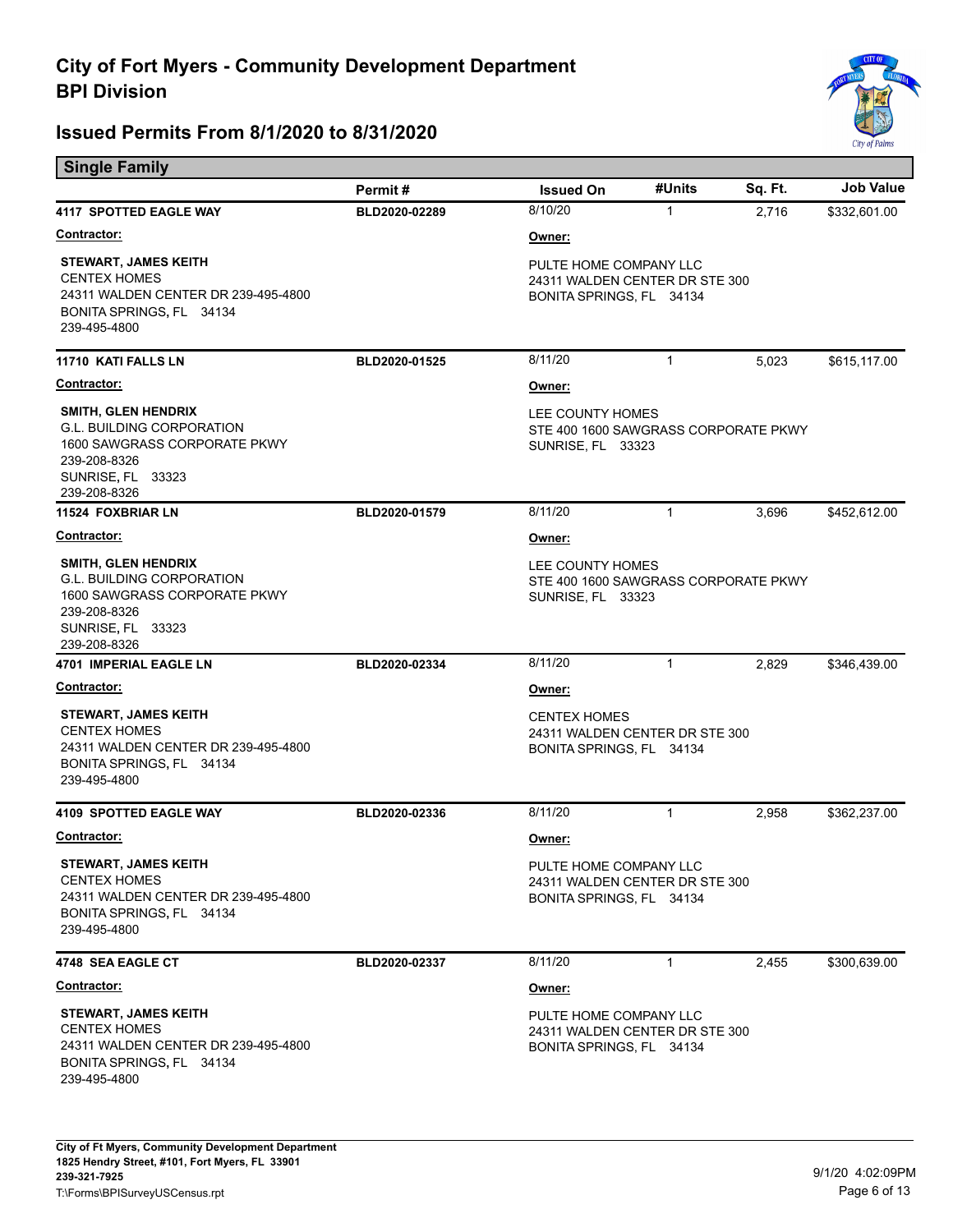

| <b>Single Family</b>                                                                                                                  |               |                                                                                      |              |         |                  |  |
|---------------------------------------------------------------------------------------------------------------------------------------|---------------|--------------------------------------------------------------------------------------|--------------|---------|------------------|--|
|                                                                                                                                       | Permit#       | <b>Issued On</b>                                                                     | #Units       | Sq. Ft. | <b>Job Value</b> |  |
| 12027 WESTMORELAND WAY                                                                                                                | BLD2020-02338 | 8/11/20                                                                              | $\mathbf{1}$ | 2,132   | \$261,085.00     |  |
| Contractor:                                                                                                                           |               | Owner:                                                                               |              |         |                  |  |
| <b>STEWART, JAMES KEITH</b><br><b>CENTEX HOMES</b><br>24311 WALDEN CENTER DR 239-495-4800<br>BONITA SPRINGS, FL 34134<br>239-495-4800 |               | <b>CENTEX HOMES</b><br>24311 WALDEN CENTER DR STE 300<br>BONITA SPRINGS, FL 34134    |              |         |                  |  |
| <b>11510 TIVERTON TRCE</b>                                                                                                            | BLD2020-02339 | 8/11/20                                                                              | $\mathbf{1}$ | 3,493   | \$427,753.00     |  |
| <b>Contractor:</b>                                                                                                                    |               | Owner:                                                                               |              |         |                  |  |
| <b>STEWART, JAMES KEITH</b><br><b>CENTEX HOMES</b><br>24311 WALDEN CENTER DR 239-495-4800<br>BONITA SPRINGS, FL 34134<br>239-495-4800 |               | <b>CENTEX HOMES</b><br>24311 WALDEN CENTER DR STE 300<br>BONITA SPRINGS, FL 34134    |              |         |                  |  |
| <b>11469 TIVERTON TRCE</b>                                                                                                            | BLD2020-02340 | 8/11/20                                                                              | 1            | 3,078   | \$376,932.00     |  |
| <b>Contractor:</b>                                                                                                                    |               | Owner:                                                                               |              |         |                  |  |
| <b>STEWART, JAMES KEITH</b><br><b>CENTEX HOMES</b><br>24311 WALDEN CENTER DR 239-495-4800<br>BONITA SPRINGS, FL 34134<br>239-495-4800 |               | <b>CENTEX HOMES</b><br>24311 WALDEN CENTER DR STE 300<br>BONITA SPRINGS, FL 34134    |              |         |                  |  |
| <b>11486 TIVERTON TRCE</b>                                                                                                            | BLD2020-02341 | 8/11/20                                                                              | $\mathbf{1}$ | 3,963   | \$485,309.00     |  |
| <b>Contractor:</b>                                                                                                                    |               | Owner:                                                                               |              |         |                  |  |
| <b>STEWART, JAMES KEITH</b><br><b>CENTEX HOMES</b><br>24311 WALDEN CENTER DR 239-495-4800<br>BONITA SPRINGS, FL 34134<br>239-495-4800 |               | <b>CENTEX HOMES</b><br>24311 WALDEN CENTER DR STE 300<br>BONITA SPRINGS, FL 34134    |              |         |                  |  |
| 4125 SPOTTED EAGLE WAY                                                                                                                | BLD2020-02335 | 8/14/20                                                                              | $\mathbf{1}$ | 3,170   | \$388,198.00     |  |
| Contractor:                                                                                                                           |               | Owner:                                                                               |              |         |                  |  |
| <b>STEWART, JAMES KEITH</b><br><b>CENTEX HOMES</b><br>24311 WALDEN CENTER DR 239-495-4800<br>BONITA SPRINGS, FL 34134<br>239-495-4800 |               | PULTE HOME COMPANY LLC<br>24311 WALDEN CENTER DR STE 300<br>BONITA SPRINGS, FL 34134 |              |         |                  |  |
| <b>4045 SPOTTED EAGLE WAY</b>                                                                                                         | BLD2020-02360 | 8/14/20                                                                              | $\mathbf{1}$ | 3,164   | \$387,463.00     |  |
| Contractor:                                                                                                                           |               | Owner:                                                                               |              |         |                  |  |
| <b>STEWART, JAMES KEITH</b><br><b>CENTEX HOMES</b><br>24311 WALDEN CENTER DR 239-495-4800<br>BONITA SPRINGS, FL 34134<br>239-495-4800 |               | PULTE HOME COMPANY LLC<br>24311 WALDEN CENTER DR STE 300<br>BONITA SPRINGS, FL 34134 |              |         |                  |  |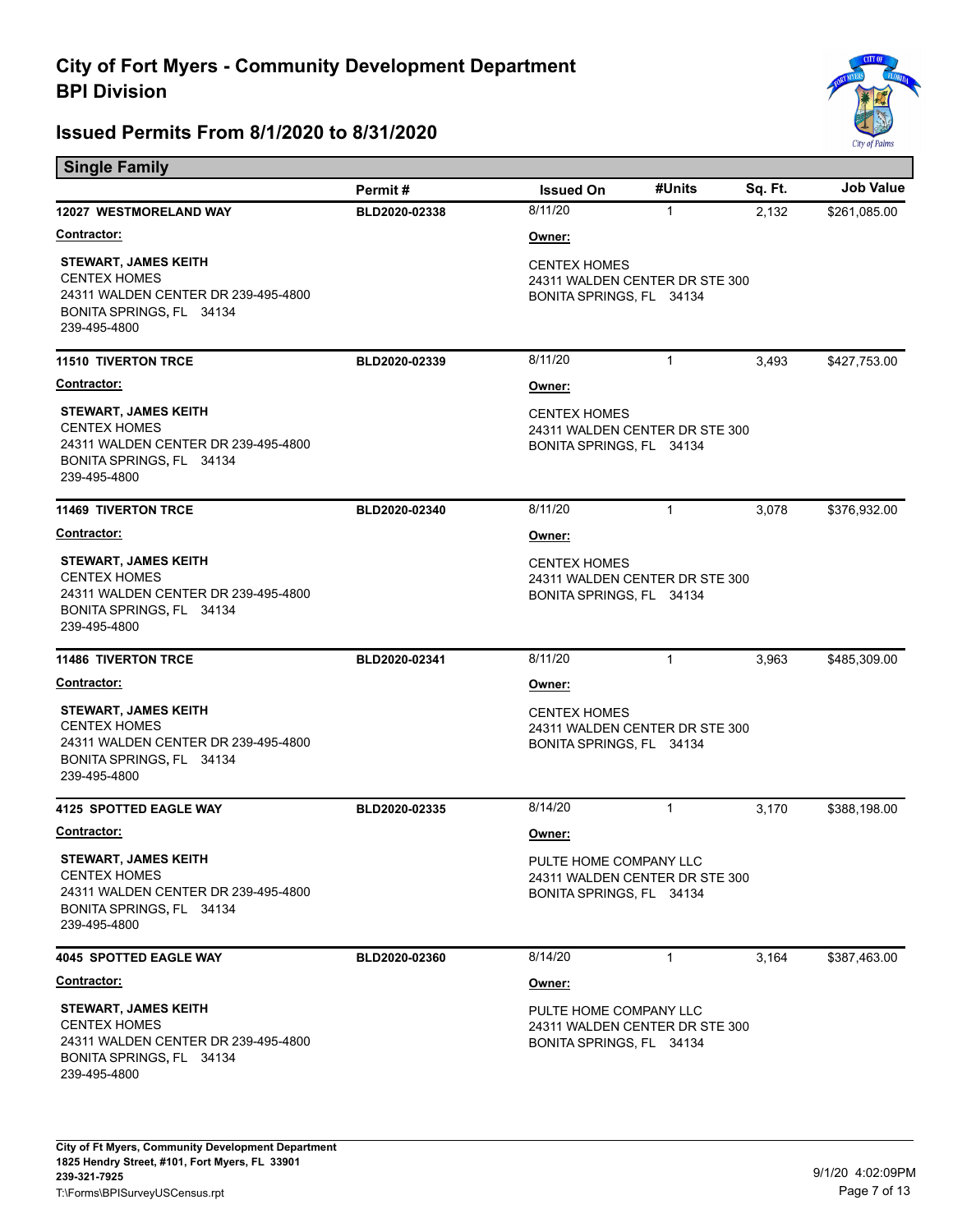

| <b>Single Family</b>                                                                                                                   |               |                                                                                           |              |         |                  |  |
|----------------------------------------------------------------------------------------------------------------------------------------|---------------|-------------------------------------------------------------------------------------------|--------------|---------|------------------|--|
|                                                                                                                                        | Permit#       | <b>Issued On</b>                                                                          | #Units       | Sq. Ft. | <b>Job Value</b> |  |
| 4719 CRESTED EAGLE LN                                                                                                                  | BLD2020-02361 | 8/14/20                                                                                   | $\mathbf{1}$ | 2,153   | \$263,656.00     |  |
| <b>Contractor:</b>                                                                                                                     |               | Owner:                                                                                    |              |         |                  |  |
| <b>STEWART, JAMES KEITH</b><br><b>CENTEX HOMES</b><br>24311 WALDEN CENTER DR 239-495-4800<br>BONITA SPRINGS, FL 34134<br>239-495-4800  |               | PULTE HOME COMPANY LLC<br>24311 WALDEN CENTER DR STE 300<br>BONITA SPRINGS, FL 34134      |              |         |                  |  |
| <b>4041 SPOTTED EAGLE WAY</b>                                                                                                          | BLD2020-02370 | 8/14/20                                                                                   | $\mathbf{1}$ | 2,738   | \$335,295.00     |  |
| Contractor:                                                                                                                            |               | Owner:                                                                                    |              |         |                  |  |
| <b>STEWART, JAMES KEITH</b><br><b>CENTEX HOMES</b><br>24311 WALDEN CENTER DR 239-495-4800<br>BONITA SPRINGS, FL 34134<br>239-495-4800  |               | PULTE HOME COMPANY LLC<br>24311 WALDEN CENTER DR STE 300<br>BONITA SPRINGS, FL 34134      |              |         |                  |  |
| <b>4089 SPOTTED EAGLE WAY</b>                                                                                                          | BLD2020-02371 | 8/14/20                                                                                   | $\mathbf{1}$ | 2,455   | \$300,639.00     |  |
| Contractor:                                                                                                                            |               | Owner:                                                                                    |              |         |                  |  |
| <b>STEWART, JAMES KEITH</b><br><b>CENTEX HOMES</b><br>24311 WALDEN CENTER DR 239-495-4800<br>BONITA SPRINGS, FL 34134<br>239-495-4800  |               | PULTE HOME COMPANY LLC<br>24311 WALDEN CENTER DR STE 300<br>BONITA SPRINGS, FL 34134      |              |         |                  |  |
| 2905 ROYAL GARDENS AVE                                                                                                                 | BLD2020-02401 | 8/14/20                                                                                   | $\mathbf{1}$ | 3,167   | \$387,831.00     |  |
| <u>Contractor:</u>                                                                                                                     |               | Owner:                                                                                    |              |         |                  |  |
| <b>ROBBINS, JUSTIN ANDREW</b><br>D.R. HORTON INC.<br>10541 BEN C. PRATT/SIX MILE 239-225-2658<br>FORT MYERS, FL 33966<br>239-225-2658  |               | D R HORTON INC<br>10541 BEN C PRATT SIX MILE CYPRESS PKWY STE 100<br>FORT MYERS, FL 33966 |              |         |                  |  |
| <b>3536 DORA ST</b>                                                                                                                    | BLD2020-00798 | 8/17/20                                                                                   | 1            | 1,839   | \$226,673.00     |  |
| Contractor:                                                                                                                            |               | Owner:                                                                                    |              |         |                  |  |
| <b>ANDREWS, TORRENCE</b><br>HARD HATS CONSTRUCTION LLC<br>10676 ESSEX SQUARE BLVD 239-822-6104<br>FORT MYERS, FL 33913<br>239-822-6104 |               | LIBERATING HOMES LLC<br>9250 CORKSCREW RD STE 13<br>ESTERO, FL 33928                      |              |         |                  |  |
| <b>3540 DORA ST</b>                                                                                                                    | BLD2020-00800 | 8/17/20                                                                                   | $\mathbf{1}$ | 1,839   | \$226,673.00     |  |
| Contractor:                                                                                                                            |               | Owner:                                                                                    |              |         |                  |  |
| <b>ANDREWS, TORRENCE</b><br>HARD HATS CONSTRUCTION LLC<br>10676 ESSEX SQUARE BLVD 239-822-6104<br>FORT MYERS, FL 33913<br>239-822-6104 |               | LIBERATING HOMES LLC<br>9250 CORKSCREW RD STE 13<br>ESTERO, FL 33928                      |              |         |                  |  |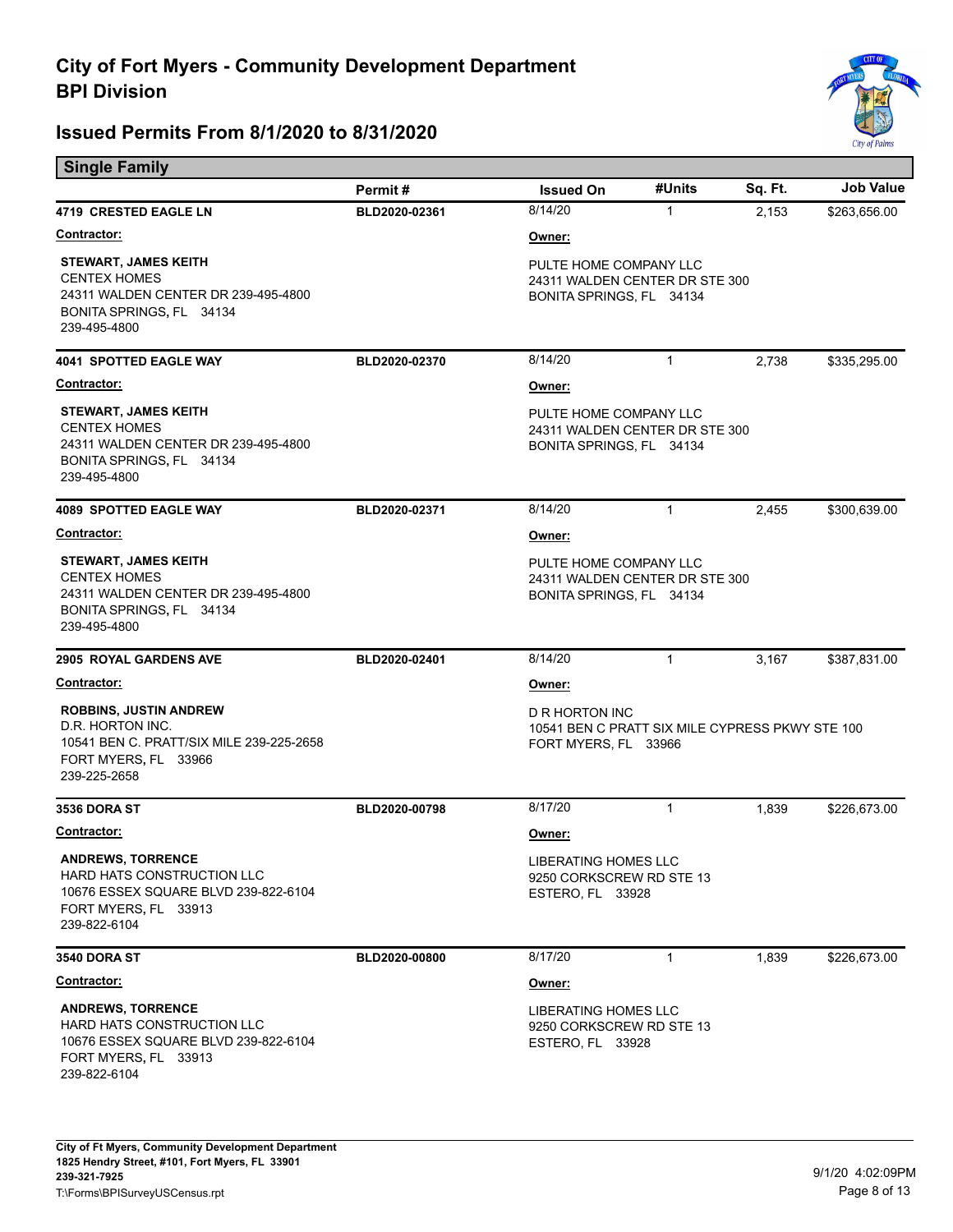

| <b>Single Family</b>                                                                                                                  |               |                                                                                                  |              |         |                  |  |
|---------------------------------------------------------------------------------------------------------------------------------------|---------------|--------------------------------------------------------------------------------------------------|--------------|---------|------------------|--|
|                                                                                                                                       | Permit#       | <b>Issued On</b>                                                                                 | #Units       | Sq. Ft. | <b>Job Value</b> |  |
| 3001 BIRCHIN LN                                                                                                                       | BLD2020-02374 | 8/17/20                                                                                          | $\mathbf{1}$ | 2,738   | \$335,295.00     |  |
| <u>Contractor:</u>                                                                                                                    |               | Owner:                                                                                           |              |         |                  |  |
| <b>ROBBINS, JUSTIN ANDREW</b><br>D.R. HORTON INC.<br>10541 BEN C. PRATT/SIX MILE 239-225-2658<br>FORT MYERS, FL 33966<br>239-225-2658 |               | D R HORTON INC<br>10541 BEN C PRATT SIX MILE CYPRESS PKWY STE 100<br>FORT MYERS, FL 33966        |              |         |                  |  |
| 3010 BIRCHIN LN                                                                                                                       | BLD2020-02385 | 8/17/20                                                                                          | 1            | 2,238   | \$274,065.00     |  |
| <b>Contractor:</b>                                                                                                                    |               | Owner:                                                                                           |              |         |                  |  |
| <b>ROBBINS, JUSTIN ANDREW</b><br>D.R. HORTON INC.<br>10541 BEN C. PRATT/SIX MILE 239-225-2658<br>FORT MYERS, FL 33966<br>239-225-2658 |               | D R HORTON INC<br>10541 BEN C PRATT SIX MILE CYPRESS PKWY STE 100<br>FORT MYERS, FL 33966        |              |         |                  |  |
| 3006 BIRCHIN LN                                                                                                                       | BLD2020-02387 | 8/17/20                                                                                          | $\mathbf{1}$ | 2,362   | \$289,251.00     |  |
| <b>Contractor:</b>                                                                                                                    |               | Owner:                                                                                           |              |         |                  |  |
| <b>ROBBINS, JUSTIN ANDREW</b><br>D.R. HORTON INC.<br>10541 BEN C. PRATT/SIX MILE 239-225-2658<br>FORT MYERS, FL 33966<br>239-225-2658 |               | D R HORTON INC<br>10541 BEN C PRATT SIX MILE CYPRESS PKWY STE 100<br>FORT MYERS, FL 33966        |              |         |                  |  |
| 3162 BIRCHIN LN                                                                                                                       | BLD2020-02400 | 8/17/20                                                                                          | $\mathbf{1}$ | 3,167   | \$387,831.00     |  |
| <u>Contractor:</u>                                                                                                                    |               | Owner:                                                                                           |              |         |                  |  |
| <b>ROBBINS, JUSTIN ANDREW</b><br>D.R. HORTON INC.<br>10541 BEN C. PRATT/SIX MILE 239-225-2658<br>FORT MYERS, FL 33966<br>239-225-2658 |               | D R HORTON INC<br>10541 BEN C PRATT SIX MILE CYPRESS PKWY STE 100<br>FORT MYERS, FL 33966        |              |         |                  |  |
| 3009 BIRCHIN LN                                                                                                                       | BLD2020-02369 | 8/18/20                                                                                          | $\mathbf{1}$ | 2,238   | \$274,065.00     |  |
| <b>Contractor:</b>                                                                                                                    |               | Owner:                                                                                           |              |         |                  |  |
| <b>ROBBINS, JUSTIN ANDREW</b><br>D.R. HORTON INC.<br>10541 BEN C. PRATT/SIX MILE 239-225-2658<br>FORT MYERS, FL 33966<br>239-225-2658 |               | <b>D R HORTON INC</b><br>10541 BEN C PRATT SIX MILE CYPRESS PKWY STE 100<br>FORT MYERS, FL 33966 |              |         |                  |  |
| <b>2115 SIMON CT</b>                                                                                                                  | BLD2020-01961 | 8/21/20                                                                                          | 1            | 1,467   | \$179,649.00     |  |
| <b>Contractor:</b>                                                                                                                    |               | Owner:                                                                                           |              |         |                  |  |
| <b>HAYES, BLAINE</b><br>HAYES HOME SOLUTIONS LLC<br>1168 WINDING MEADOW RD 3216151719<br>ROCKLEDGE, FL 32955<br>3216151719            |               | <b>SOLOMON ORA</b><br>1313 NW 16TH PL<br>CAPE CORAL, FL 33993                                    |              |         |                  |  |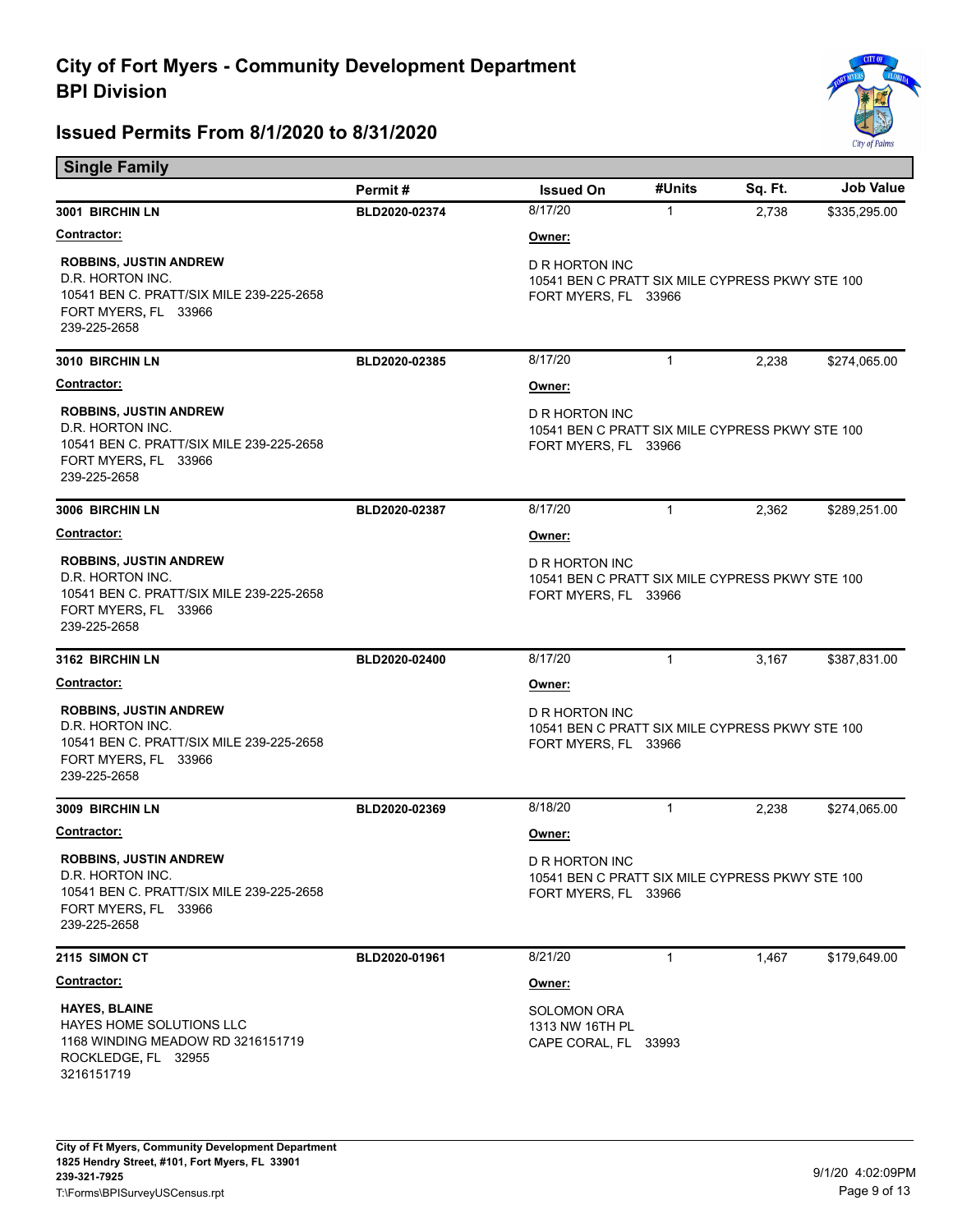

| <b>Single Family</b>                                                                                                                     |               |                                                                                                  |              |         |                  |  |
|------------------------------------------------------------------------------------------------------------------------------------------|---------------|--------------------------------------------------------------------------------------------------|--------------|---------|------------------|--|
|                                                                                                                                          | Permit#       | <b>Issued On</b>                                                                                 | #Units       | Sq. Ft. | <b>Job Value</b> |  |
| <b>12015 WESTMORELAND WAY</b>                                                                                                            | BLD2020-02469 | 8/24/20                                                                                          | 1            | 2,302   | \$281,903.00     |  |
| <b>Contractor:</b>                                                                                                                       |               | Owner:                                                                                           |              |         |                  |  |
| <b>STEWART, JAMES KEITH</b><br><b>CENTEX HOMES</b><br>24311 WALDEN CENTER DR 239-495-4800<br>BONITA SPRINGS, FL 34134<br>239-495-4800    |               | <b>CENTEX HOMES</b><br>24311 WALDEN CENTER DR STE 300<br>BONITA SPRINGS, FL 34134                |              |         |                  |  |
| 10832 MAITLAND WAY                                                                                                                       | BLD2020-02470 | 8/24/20                                                                                          | $\mathbf{1}$ | 2,994   | \$366,645.00     |  |
| Contractor:                                                                                                                              |               | <u>Owner:</u>                                                                                    |              |         |                  |  |
| <b>STEWART, JAMES KEITH</b><br><b>CENTEX HOMES</b><br>24311 WALDEN CENTER DR 239-495-4800<br>BONITA SPRINGS, FL 34134<br>239-495-4800    |               | <b>CENTEX HOMES</b><br>24311 WALDEN CENTER DR STE 300<br>BONITA SPRINGS, FL 34134                |              |         |                  |  |
| <b>4760 CRESTED EAGLE LN</b>                                                                                                             | BLD2020-02472 | 8/24/20                                                                                          | 1            | 3,076   | \$376,687.00     |  |
| <b>Contractor:</b>                                                                                                                       |               | <u>Owner:</u>                                                                                    |              |         |                  |  |
| <b>STEWART, JAMES KEITH</b><br><b>CENTEX HOMES</b><br>24311 WALDEN CENTER DR 239-495-4800<br>BONITA SPRINGS, FL 34134<br>239-495-4800    |               | PULTE HOME COMPANY LLC<br>24311 WALDEN CENTER DR STE 300<br>BONITA SPRINGS, FL 34134             |              |         |                  |  |
| 4373 PALM PL                                                                                                                             | BLD2020-02111 | 8/26/20                                                                                          | 1            | 1,400   | \$171,444.00     |  |
| <u>Contractor:</u>                                                                                                                       |               | Owner:                                                                                           |              |         |                  |  |
| <b>QUINONES, RENALDO</b><br>Q CONSTRUCTION, INC<br>3010 LAKE MANATEE CT 239-440-1829<br>CAPE CORAL, FL 33909<br>239-440-1829             |               | INTL MANAGEMENT GROUP INC<br>2540 SW 31ST LN<br>CAPE CORAL, FL 33914                             |              |         |                  |  |
| 2997 BIRCHIN LN                                                                                                                          | BLD2020-02368 | 8/26/20                                                                                          | 1            | 3,138   | \$384,279.00     |  |
| Contractor:                                                                                                                              |               | Owner:                                                                                           |              |         |                  |  |
| <b>ROBBINS, JUSTIN ANDREW</b><br>D.R. HORTON INC.<br>10541 BEN C. PRATT/SIX MILE 239-225-2658<br>FORT MYERS, FL 33966<br>239-225-2658    |               | <b>D R HORTON INC</b><br>10541 BEN C PRATT SIX MILE CYPRESS PKWY STE 100<br>FORT MYERS, FL 33966 |              |         |                  |  |
| <b>4404 LEMONGRASS DR</b>                                                                                                                | BLD2020-01643 | 8/31/20                                                                                          | $\mathbf{1}$ | 2,629   | \$321,947.00     |  |
| <b>Contractor:</b>                                                                                                                       |               | Owner:                                                                                           |              |         |                  |  |
| <b>MCMURRAY, DARIN LEE</b><br>LENNAR HOMES LLC<br>10481 BEN C PRATT/SIX MILE CYP<br>239-278-1177<br>FORT MYERS, FL 33966<br>239-278-1177 |               | CALATLANTIC GROUP INC<br>10481 BEN C PRATT SIX MILE CYPRESS PKWY<br>FORT MYERS, FL 33966         |              |         |                  |  |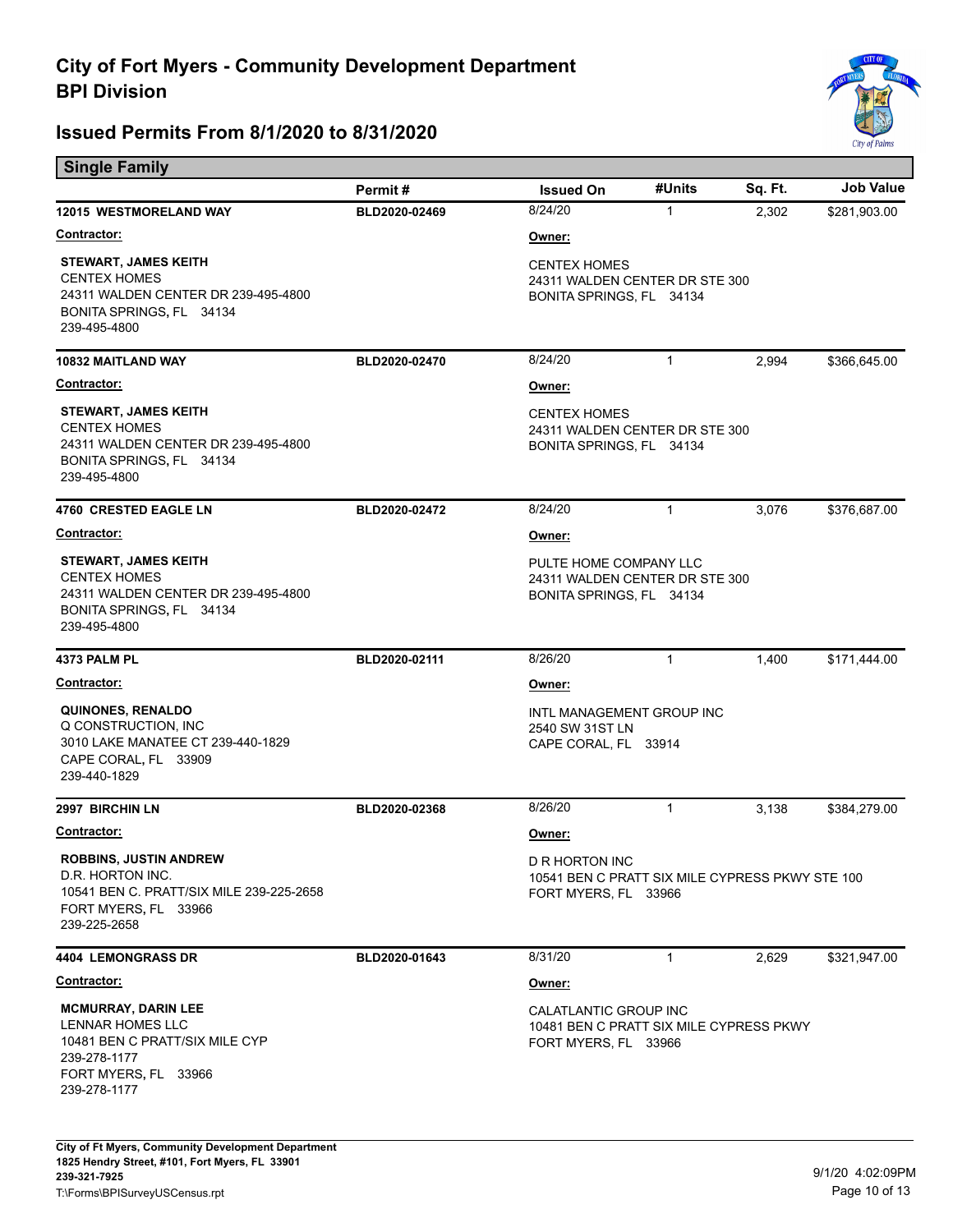

| <b>Single Family</b>                                                                                                                            |               |                                                                                          |              |         |                  |
|-------------------------------------------------------------------------------------------------------------------------------------------------|---------------|------------------------------------------------------------------------------------------|--------------|---------|------------------|
|                                                                                                                                                 | Permit#       | <b>Issued On</b>                                                                         | #Units       | Sq. Ft. | <b>Job Value</b> |
| <b>4419 LEMONGRASS DR</b>                                                                                                                       | BLD2020-01644 | 8/31/20                                                                                  | $\mathbf{1}$ | 2.578   | \$315,702.00     |
| <u>Contractor:</u>                                                                                                                              |               | Owner:                                                                                   |              |         |                  |
| <b>MCMURRAY, DARIN LEE</b><br><b>LENNAR HOMES LLC</b><br>10481 BEN C PRATT/SIX MILE CYP<br>239-278-1177<br>FORT MYERS, FL 33966<br>239-278-1177 |               | CALATLANTIC GROUP INC<br>10481 BEN C PRATT SIX MILE CYPRESS PKWY<br>FORT MYERS, FL 33966 |              |         |                  |
| 11980 ARBOR TRACE DR                                                                                                                            | BLD2020-02349 | 8/31/20                                                                                  | $\mathbf{1}$ | 3,240   | \$396,770.00     |
| Contractor:                                                                                                                                     |               | Owner:                                                                                   |              |         |                  |
| <b>MCMURRAY, DARIN LEE</b><br><b>LENNAR HOMES LLC</b><br>10481 BEN C PRATT/SIX MILE CYP<br>239-278-1177<br>FORT MYERS, FL 33966<br>239-278-1177 |               | <b>WCI COMMUNITIES LLC</b><br>10481 6 MILE CYPRESS PKWY<br>FORT MYERS, FL 33966          |              |         |                  |
| 11971 ARBOR TRACE DR                                                                                                                            | BLD2020-02352 | 8/31/20                                                                                  | $\mathbf{1}$ | 2,924   | \$358,073.00     |
| Contractor:                                                                                                                                     |               | Owner:                                                                                   |              |         |                  |
| <b>MCMURRAY, DARIN LEE</b><br>LENNAR HOMES LLC<br>10481 BEN C PRATT/SIX MILE CYP<br>239-278-1177<br>FORT MYERS, FL 33966<br>239-278-1177        |               | <b>WCI COMMUNITIES LLC</b><br>10481 6 MILE CYPRESS PKWY<br>FORT MYERS, FL 33966          |              |         |                  |
| <b>11872 MISTY ARBOR RUN</b>                                                                                                                    | BLD2020-02355 | 8/31/20                                                                                  | 1            | 3,296   | \$403,628.00     |
| Contractor:                                                                                                                                     |               | Owner:                                                                                   |              |         |                  |
| <b>MCMURRAY, DARIN LEE</b><br><b>LENNAR HOMES LLC</b><br>10481 BEN C PRATT/SIX MILE CYP<br>239-278-1177<br>FORT MYERS, FL 33966<br>239-278-1177 |               | <b>WCI COMMUNITIES LLC</b><br>10481 6 MILE CYPRESS PKWY<br>FORT MYERS, FL 33966          |              |         |                  |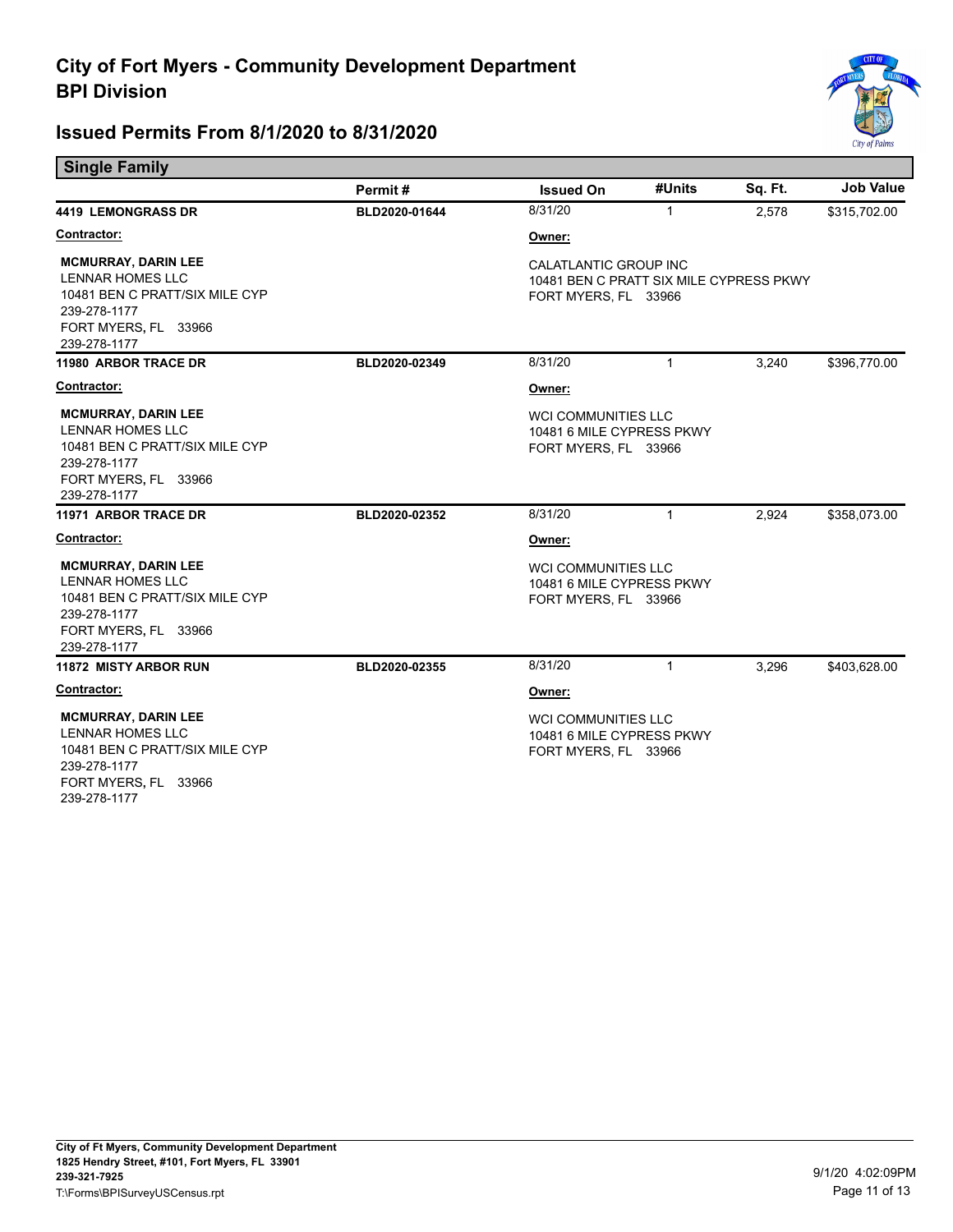е



|                                                                                                                                                     | Permit#       | <b>Issued On</b>                                                                          | #Units       | Sq. Ft. | <b>Job Value</b> |  |
|-----------------------------------------------------------------------------------------------------------------------------------------------------|---------------|-------------------------------------------------------------------------------------------|--------------|---------|------------------|--|
| 12046 LAKEWOOD PRESERVE PL                                                                                                                          | BLD2020-01573 | 8/4/20                                                                                    | $\mathbf{1}$ | 2,781   | \$340,561.00     |  |
| <b>Contractor:</b>                                                                                                                                  |               | Owner:                                                                                    |              |         |                  |  |
| <b>SMITH, GLEN HENDRIX</b><br><b>G.L. BUILDING CORPORATION</b><br>1600 SAWGRASS CORPORATE PKWY<br>239-208-8326<br>SUNRISE, FL 33323<br>239-208-8326 |               | LEE COUNTY HOMES<br>STE 400 1600 SAWGRASS CORPORATE PKWY<br><b>SUNRISE, FL 33323</b>      |              |         |                  |  |
| 12040 LAKEWOOD PRESERVE PL                                                                                                                          | BLD2020-01580 | 8/4/20                                                                                    | $\mathbf{1}$ | 2,354   | \$288,271.00     |  |
| <b>Contractor:</b>                                                                                                                                  |               | Owner:                                                                                    |              |         |                  |  |
| <b>SMITH, GLEN HENDRIX</b><br><b>G.L. BUILDING CORPORATION</b><br>1600 SAWGRASS CORPORATE PKWY<br>239-208-8326<br>SUNRISE, FL 33323<br>239-208-8326 |               | LEE COUNTY HOMES<br>STE 400 1600 SAWGRASS CORPORATE PKWY<br><b>SUNRISE, FL 33323</b>      |              |         |                  |  |
| <b>3017 ROYAL GARDENS AVE</b>                                                                                                                       | BLD2020-02220 | 8/4/20                                                                                    | $\mathbf{1}$ | 2,121   | \$259,738.00     |  |
| <b>Contractor:</b>                                                                                                                                  |               | Owner:                                                                                    |              |         |                  |  |
| <b>ROBBINS, JUSTIN ANDREW</b><br>D.R. HORTON INC.<br>10541 BEN C. PRATT/SIX MILE 239-225-2658<br>FORT MYERS, FL 33966<br>239-225-2658               |               | D R HORTON INC<br>10541 BEN C PRATT SIX MILE CYPRESS PKWY STE 100<br>FORT MYERS, FL 33966 |              |         |                  |  |
| 3029 ROYAL GARDENS AVE                                                                                                                              | BLD2020-02222 | 8/4/20                                                                                    | $\mathbf{1}$ | 2,121   | \$259,738.00     |  |
| <b>Contractor:</b>                                                                                                                                  |               | Owner:                                                                                    |              |         |                  |  |
| <b>ROBBINS, JUSTIN ANDREW</b><br>D.R. HORTON INC.<br>10541 BEN C. PRATT/SIX MILE 239-225-2658<br>FORT MYERS, FL 33966<br>239-225-2658               |               | D R HORTON INC<br>10541 BEN C PRATT SIX MILE CYPRESS PKWY STE 100<br>FORT MYERS, FL 33966 |              |         |                  |  |
| <b>3021 ROYAL GARDENS AVE</b>                                                                                                                       | BLD2020-02232 | 8/4/20                                                                                    | $\mathbf{1}$ | 2,121   | \$259,738.00     |  |
| Contractor:                                                                                                                                         |               | Owner:                                                                                    |              |         |                  |  |
| <b>ROBBINS, JUSTIN ANDREW</b><br>D.R. HORTON INC.<br>10541 BEN C. PRATT/SIX MILE 239-225-2658<br>FORT MYERS, FL 33966<br>239-225-2658               |               | D R HORTON INC<br>10541 BEN C PRATT SIX MILE CYPRESS PKWY STE 100<br>FORT MYERS, FL 33966 |              |         |                  |  |
| 3025 ROYAL GARDENS AVE                                                                                                                              | BLD2020-02234 | 8/4/20                                                                                    | $\mathbf{1}$ | 2,121   | \$259,738.00     |  |
| Contractor:                                                                                                                                         |               | Owner:                                                                                    |              |         |                  |  |
| <b>ROBBINS, JUSTIN ANDREW</b><br>D.R. HORTON INC.<br>10541 BEN C. PRATT/SIX MILE 239-225-2658<br>FORT MYERS, FL 33966<br>239-225-2658               |               | D R HORTON INC<br>10541 BEN C PRATT SIX MILE CYPRESS PKWY STE 100<br>FORT MYERS, FL 33966 |              |         |                  |  |